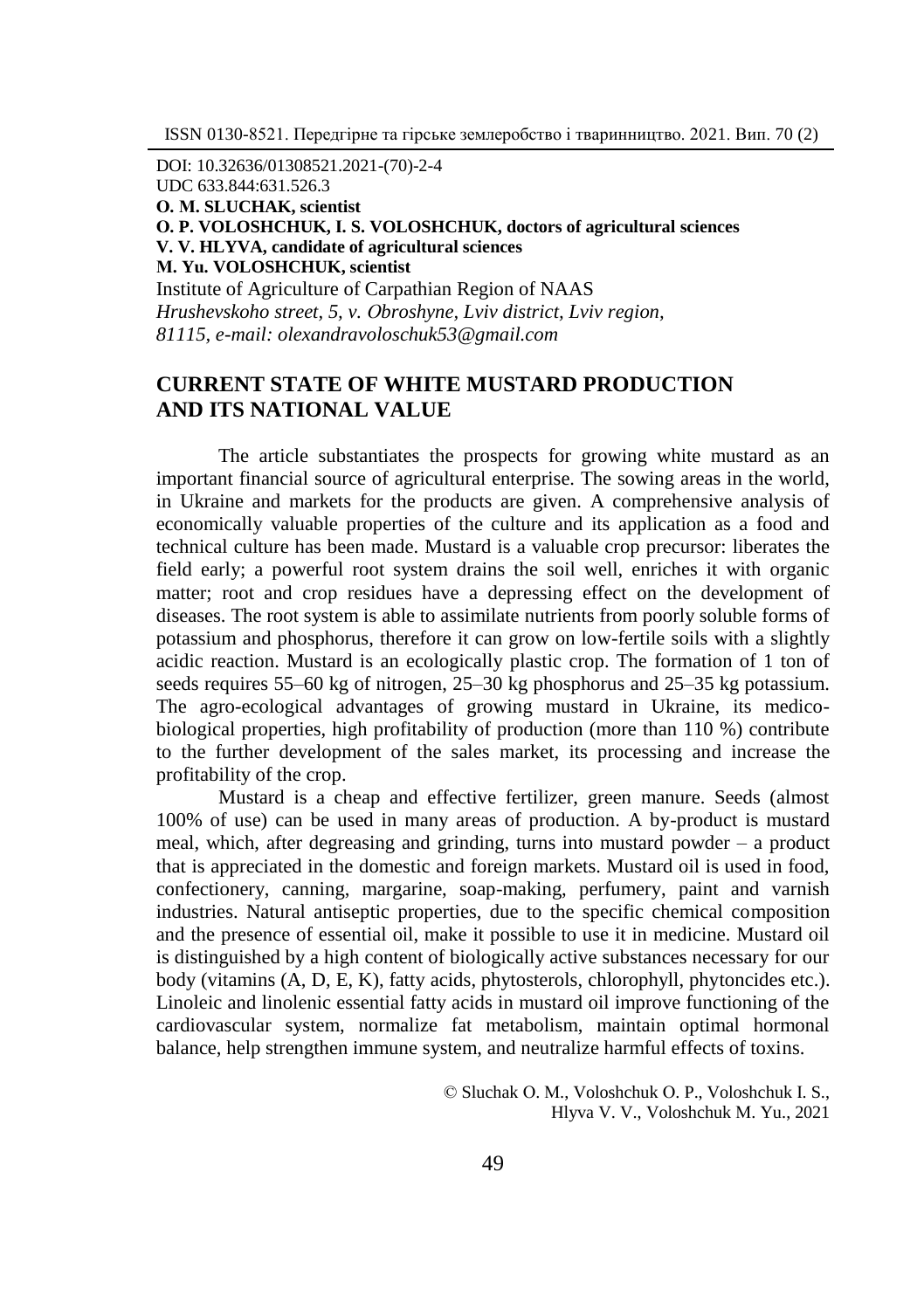It was determined that a number of scientific institutions of the National Academy of Agrarian Sciences of Ukraine system are working on the development, testing and transfer to production of new varieties of mustard.

The main reasons for the insufficient popularity of the culture are given, they do not contribute to its spread into production – absence of new ecologically plastic varieties and imperfect cultivation technologies related to other oilseeds.

**Key words:** white mustard, variety, sowing areas, sales markets, meaning.

## **Случак О. М., Волощук О. П., Волощук І. С., Глива В. В., Волощук М. Ю.**

Інститут сільського господарства Карпатського регіону НААН

### **Сучасний стан виробництва гірчиці білої та її народногосподарське значення**

Обґрунтовано перспективи вирощування гірчиці білої як важливого фінансового джерела сільськогосподарського підприємства. Наведено площі посівів у світі й Україні та ринки збуту продукції. Зроблено всебічний аналіз її господарсько цінних властивостей й застосування як продовольчої і технічної культури. Гірчиця – цінний попередник для культур: рано звільняє поле; потужна коренева система добре дренажує ґрунт, збагачує органічними речовинами; кореневі та пожнивні рештки гнітюче впливають на розвиток хвороб. Коренева система має здатність засвоювати поживні речовини з важкорозчинних форм калію та фосфору, тому може рости на низькородючих ґрунтах із слабокислою реакцією. Гірчиця є екологічно пластичною культурою. На формування 1 т насіння потребує 55–60 кг азоту, 25–30 – фосфору та 25–35 кг – калію. Агроекологічні переваги вирощування гірчиці в Україні, її медико-біологічні властивості, висока рентабельність виробництва продукції (понад 110 %) сприяють подальшому розвитку ринку збуту, її переробки та підвищення прибутковості культури.

Гірчиця є дешевим і ефективним засобом удобрення ґрунту як сидеральна культура. Насіння (майже 100 % використання) можна застосовувати в багатьох галузях виробництва. Побічний продукт – гірчичний шрот, який після знежирення та подрібнення перетворюється на гірчичний порошок – продукт, що ціниться на вітчизняному та зовнішньому ринках. Олію гірчиці використовують у харчовій, кондитерській, консервній, маргариновій, миловарній, парфумерній та лакофарбовій промисловості. Природні антисептичні властивості, зумовлені специфічним хімічним складом та наявністю ефірної олії, дозволяють застосовувати її і в медицині. Гірчичну олію вирізняє високий вміст біологічно активних речовин, потрібних нашому організмові (вітаміни (A, D, E, K), жирні кислоти, фітостероли, хлорофіл, фітонциди тощо). Лінолева та ліноленова незамінні жирні кислоти, що містить олія гірчиці, поліпшують роботу серцево-судинної системи, нормалізують жировий обмін, підтримують оптимальний гормональний баланс, сприяють зміцненню імунітету, нейтралізують шкідливий вплив токсинів.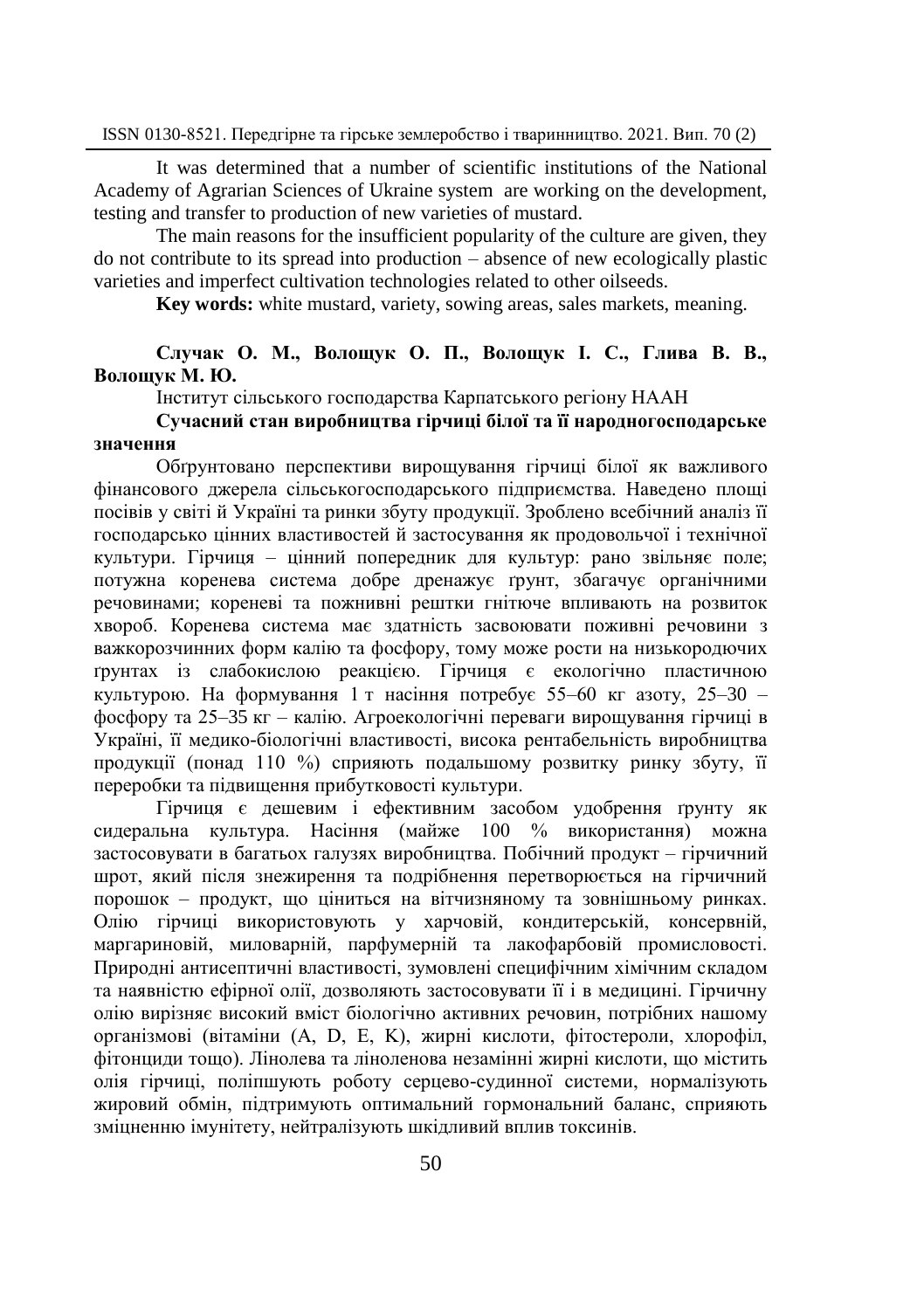Визначено, що наукові установи системи Національної академії аграрних наук України ведуть роботу із розробки, випробування та передачі в виробництво нових сортів гірчиці.

Наведено основні причини недостатньої популярності культури, що не сприяють її поширенню в виробництві, а це відсутність нових екологічно пластичних сортів та недосконалі технології вирощування, споріднені з іншими олійними культурами.

**Ключові слова:** гірчиця біла, сорт, площі посівів, ринки збуту, значення.

A feature of modern world agribusiness is the progressive growth of energy crops production, especially oilseeds. According to analysts, in the coming years the demand for these crops will only increase, as they are a reliable financial source, the main market for products is Western Europe and New World [29].

World sown areas under mustard in recent years range from 0.7 to 1.1 million hectares. The main player in the world market of food mustard is Canada – up to 70% of export-import operations. EU countries import up to 100,000 tons of mustard seeds annually and European purchase prices are much higher than in Ukraine, which in the long run should be taken into account by Ukrainian farmers. Mustard of the highest quality that meets the developed standards is classified as food, and unfit for human consumption – to technical. Accordingly, Canada and the United States produce highquality mustard, the Black Sea countries (Ukraine, Russia) – ordinary industrial. And the countries of the Indian continent (India, Nepal) are engaged in the cultivation of both conventional for food and technical [25, 29].

In Ukraine, sunflower is mostly produced among oilseeds, and white mustard could be an alternative crop, which makes it possible to increase the production of vegetable oils without deteriorating the condition of the soil. In search of high-yielding essential oil crops, scientists and businesses are increasingly paying attention to mustard, in addition, the dynamics of the market for this crop shows an increase in demand for it in recent years. In terms of crop area, this crop is among the top ten world leaders, and in Ukraine its area is second only to sunflower, rapeseed, soybean and flax oilseeds. Agri-environmental benefits of mustard cultivation in Ukraine, its medical and biological properties, high profitability of production (over 110%) contribute to the further development of the market for mustard, its processing and increase the profitability of the crop. Its total area as a "niche culture" is in the range of 49.5–59.0 thousand hectares. It is a reliable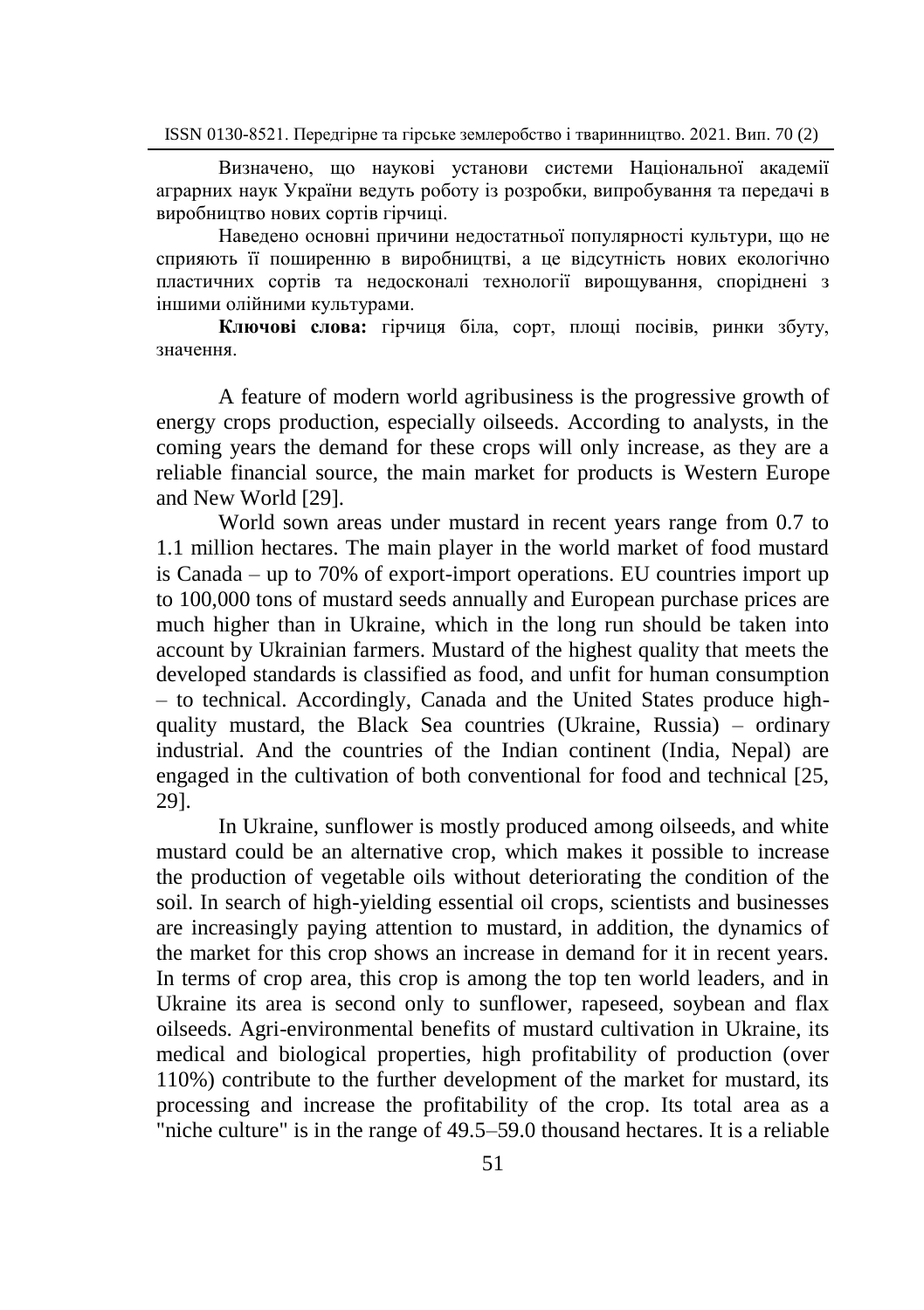financial source that successfully competes with sunflower and soybeans, while up to 90% of all seeds grown in Ukraine are exported (about 40 thousand tons) [26].

Mustard seed production in Ukraine is a chaotic phenomenon rather than purposeful. The reasons for such fluctuations in the popularity of culture should be considered in two contexts: first, in agrobiological (lack of production of varieties with a sufficient level of adaptive traits to the complex of abiotic and biotic adverse environmental factors); secondly  $-$  in agro-technological (the vast majority of agricultural producers use outdated cultivation technologies at best, at worst – use some technological methods of zonal technologies for growing related crops, especially rapeseed). According to analysts, for the first time in the last few seasons there is a slight increase in the gross harvest of mustard seeds, which contributed to the expansion of sown areas. Thus, in 2018 the area under mustard increased by 17.4 thousand hectares compared to the previous one and amounted 57.9 thousand hectares. Most mustard is grown in the southern regions of Ukraine, about 26% of its crops are, in particular, in the Kherson region (15 thousand hectares). Also, a significant part of mustard sown areas is concentrated in Zaporizhia (8.7 thousand hectares) and Luhansk (8 thousand hectares) regions. The average yield of mustard is much higher than in the rest of the world: blue mustard (Sarepta) from 1.0 to 1.2 t/ha, white – from 1.5 to 2.5 t/ha of seeds and up to 30 t/ha – green mass [9, 17].

The rapid dynamics of climate change in the direction of warming also contributes to the expansion of white mustard crops, which significantly changes the usual ideas about the diversity of biological set and technological capabilities of long-known crops [5, 13].

Mustard is an ecologically plastic crop among oil cultures [14, 28]. It is undemanding to environmental conditions, grows on almost all types of soil but requires the presence of nutrients in the soil. It consumes 55-60 kg of nitrogen, 25-30 kg of phosphorus and 25-35 kg of potassium to form 1 ton of seeds. It is recommended to apply phosphorus-potassium fertilizers under the main tillage. The optimal is early sowing period, simultaneously with the early cereals. Sow in a continuous row method. And early sowing has the following benefits:

a) low positive temperatures and moist topsoil contribute to the formation of a strong root system and leaf rosette, which increases the competitiveness of the crop against weeds;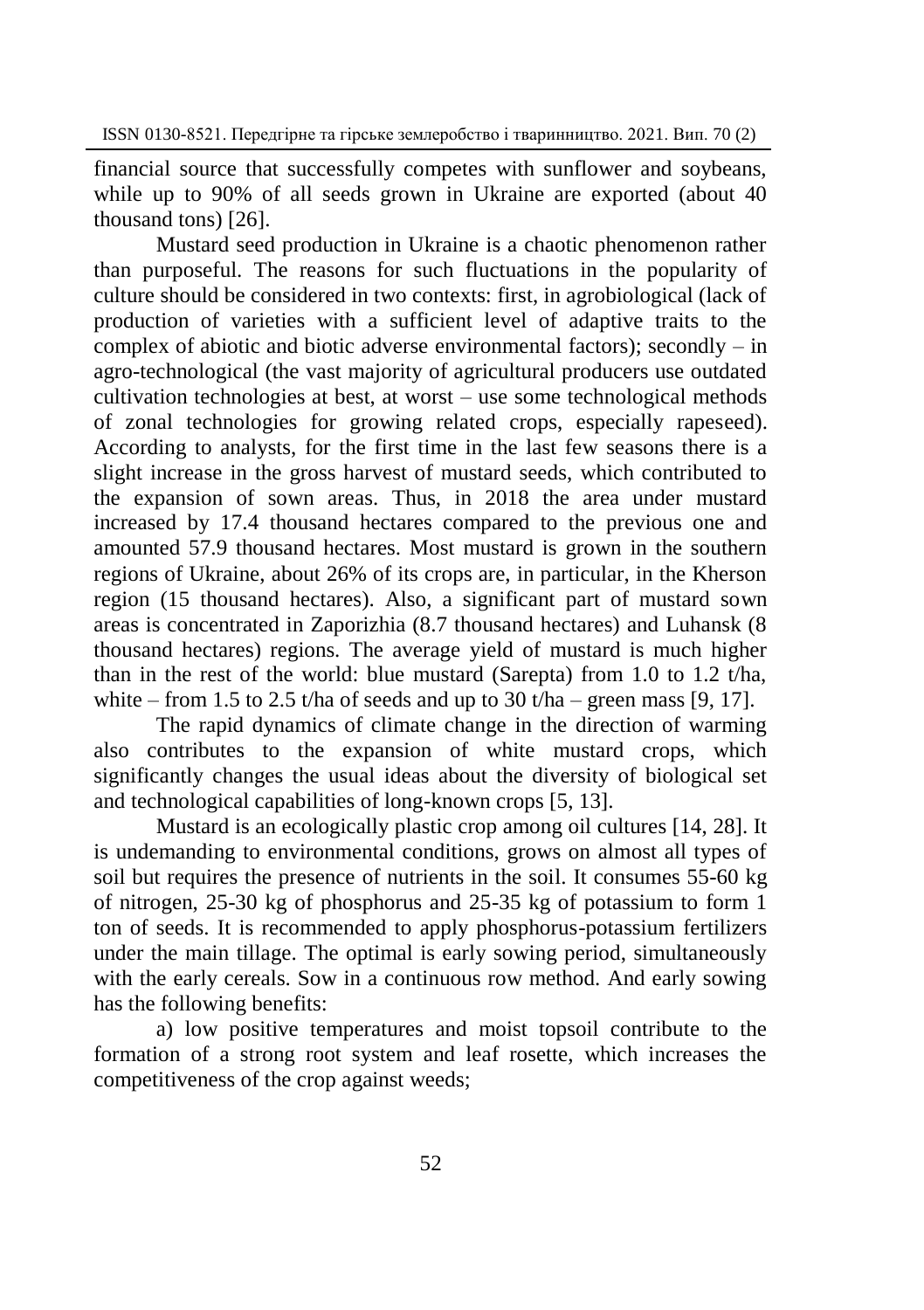b) mustard is a long-day plant, so in the case of late sowing, it is faster to go through all phases of growth and development, which negatively affects yields;

c) early sowing helps to reduce the harmfulness of cruciferous fleas.

Productive consumption of soil moisture makes the crop more drought resistant. White mustard gives high yields of green mass, which is well eaten by animals, so it has long been used for green fodder. It is also a honey crop [2, 23].

White mustard is undemanding to environmental conditions, grows on almost all types of soils, except light sandy (undesirable). The root system is able to absorb nutrients from sparingly soluble forms of potassium and phosphorus, so it can grow on low-fertile soils with a weak acid reaction. The culture is cold-resistant, the seeds germinate at a temperature of  $+1$  ...  $+3$  °C, seedlings in the rosette phase can withstand short-term spring frosts to -7... -9 °C. Optimal moisture supply  $-$  350-450 mm during the growing season. Due to the early sowing of mustard, it makes the most efficient use of autumn-winter moisture reserves [18, 24].

An excellent green manure that can improve the condition of the soil, its fertility is an invaluable reserve for the use of white mustard on green manure. 90% of its root system penetrates deeper into the arable layer and well drains the soil layers, increases its permeability, aeration, suppresses diseases and pathogens which are contained in the soil. Mustard root secretions contain organic acids that, when interacting with the soil, are able to convert a number of mineral nutrients into accessible forms for the next crop. It is believed that the result after sowing mustard on green manure is similar to the introduction of humus. This culture structures the soil, enriches it with both organic and mineral nutrients due to the ability of the root system to dissolve and absorb nutrients inaccessible to other plants. Mustard reduces the population of pests and fungal infections in the soil. As a green manure – a good way to increase soil fertility and quality, which saves on fertilizers and plant protection products. It is a plantphytomeliorant, because its root and crop residues inhibit the development of many diseases, the causative agents of which live in the soil. The use of mustard greens makes it possible to compensate significant proportion of biological forms and mineral phosphorus-potassium fertilizers [4, 15].

According to A. Gusarova, mustard leaves about 10 t/ha of crop residues in the air-dry mass, which, if properly involved in the soilabsorbing complex, can improve the presence of organic matter in the soil [6, 10, 16]. During decomposition, mustard fills the soil with all the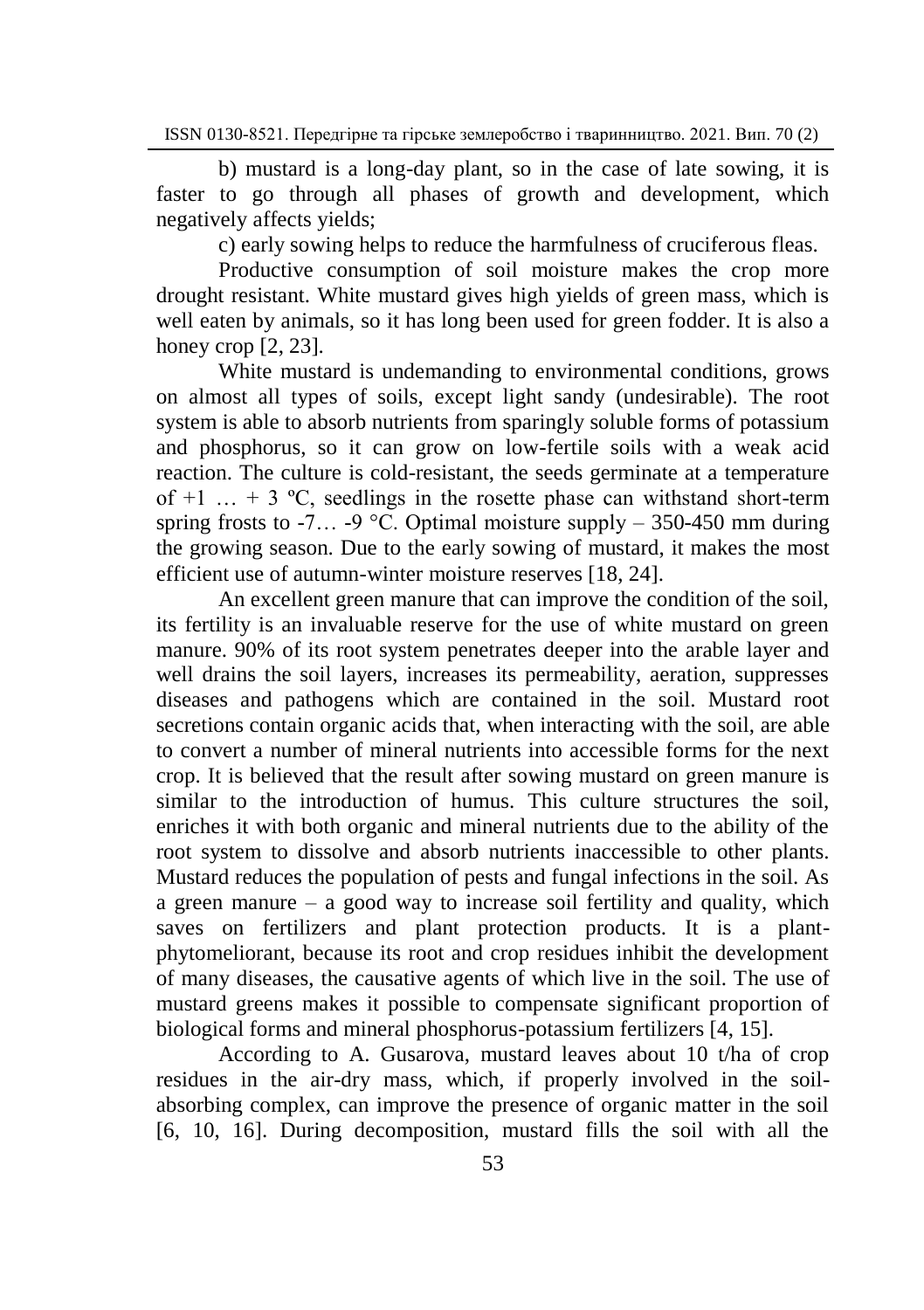necessary elements, in particular: 11-12 g of nitrogen compounds, 12-15 g of potassium and up to 1.9 g of phosphorus per square meter. All elements are in a form easily accessible to plants.

Mustard is a promising crop (it can yield almost as good as spring rape), because plant biology allows it to be used not only as a good precursor that can improve agrophysical and phytosanitary properties of the soil, but also a cheap and effective means of fertilizing the soil as green manure crops, among which mustard is one of the most effective. Seeds can be used in many industries, and the processing of crop residues is also a great benefit, which allows to obtain fuel briquettes and pellets [20]. It is inexpedient to consider the culture of mustard as a raw material for oil production, because today there are technologies of almost 100% use not only of seeds, products of its primary processing, but also non-grain part of the crop. By-product – mustard meal, which after degreasing and grinding turns into mustard powder – a product that is valued in domestic and foreign markets on a par with oil. It is a major component of table mustard and mayonnaise, a variety of sauces and condiments, marinades and canning mixes. Mustard oil is used in the food, confectionery, canning, margarine, soap, perfume and paint industries. Natural antiseptic properties, due to the specific chemical composition and the presence of essential oil, allow it to be used in medicine [7, 8].

Mustard oil is characterized by a high content of biologically active substances needed by our body (vitamins (A, D, E, K), fatty acids, phytosterols, chlorophyll, volatile acids etc.). Linoleic and linolenic essential fatty acids in oil mustard, improves the cardiovascular system, normalizes fat metabolism, maintains optimal hormonal balance, strengthens the immune system, neutralizes the harmful effects of toxins. Antioxidant vitamin A normalizes metabolism, improves vision, protects skin and mucous membranes from healing, increased level of fat-soluble vitamin E in mustard oil is necessary for proper absorption of vitamins of other groups, normalization of metabolic processes, maintenance of energy balance, it prevents premature aging and destruction of body cells.

This powerful antioxidant has immune-stimulating, antiinflammatory, wound healing and rejuvenating properties; helps lower cholesterol, prevents blood clots, strengthens the walls of blood vessels and capillaries. When applied topically, mustard oil is recommended in the treatment of arthritis, polyarthritis, rheumatism, radiculitis. It well relieves tension in muscles and ligaments after strenuous exercise. In folk medicine it is used for faster healing of cuts and injuries [3, 19].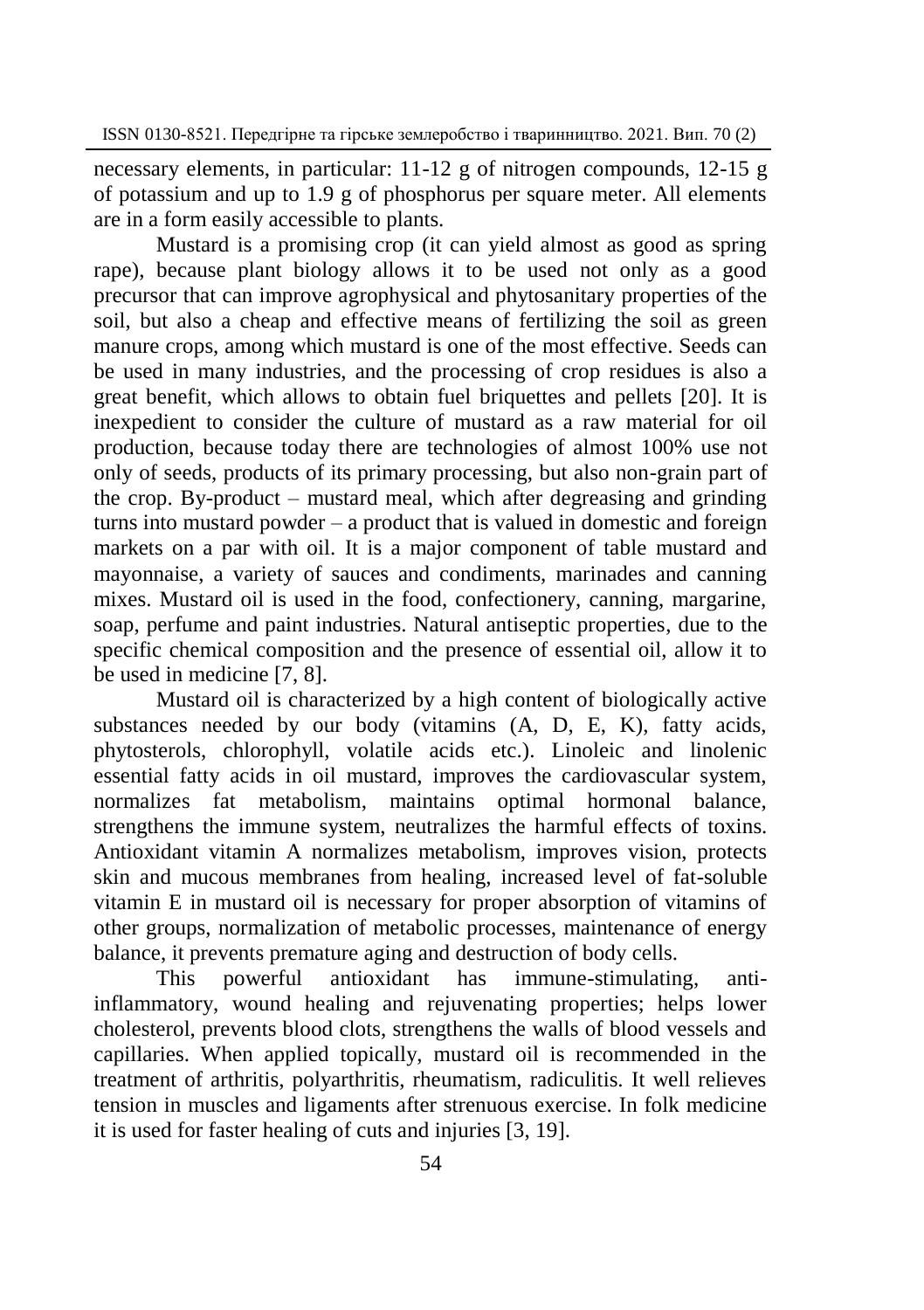It is also necessary to mention the constant demand for mustard seeds from the food and confectionery industries. In particular, its seeds are used to make high-grade bread (mustard bread), and the addition of mustard oil to the dough allows you to double the shelf life of bread before hardening, compared to traditional recipes. In the canning industry, mustard is used to make the best varieties of canned fish and meat, successfully replacing Provencal oil – it is believed that the "brand" secret of the popular "Riga sprats" is in the use of mustard oil. Mustard oil is used in the food, confectionery, canning, margarine, soap, perfume and paint industries. Natural antiseptic properties, due to the specific chemical composition and the presence of essential oil, allow it to be used in medicine [1, 12].

Mustard seed production in Ukraine is a chaotic phenomenon rather than purposeful. The reasons for such fluctuations in the popularity of culture should be considered in two contexts: first – in agrobiological (lack of production of varieties with a sufficient level of adaptive traits to the complex of abiotic and biotic adverse environmental factors); secondly – in agro-technological (the vast majority of agricultural producers use outdated cultivation technologies, at worst – use some technological methods of zonal technologies for growing related crops, especially rapeseed) [11, 21, 22, 27, 30-32].

Today, a number of scientific institutions of the National Academy of Agrarian Sciences of Ukraine are working on the development, testing and production of new mustard varieties. In particular: Institute of Oilseeds NAAS (Zaporizhia region), Prykarpattia State Agricultural Research Station of the Institute of Agriculture of the Carpathian region NAAS, Prykarpattia National University n-d after Vasyl Stefanyk (Ivano-Frankivsk region), National Botanical Garden n-d after M. M. Hryshko of the National Academy of Sciences of Ukraine (Kyiv), Khmelnytsky State Agricultural Research Station of the Institute of Feed and Agriculture of Podillya NAAS, LLC "NDVAP "Ukrainian Mustard" (Khmelnytsky region), National Research Center "Institute of Agriculture NAAS" (Chabany), Institute of Agriculture of Western Polissia of NAAS (Rivne region) and others. For sowing it is necessary to use varieties adapted to the growing conditions in the relevant soil and climatic zones, which have passed the State variety test.

According to analysts, for the first time in the last few seasons there is a slight increase in the gross harvest of mustard seeds, which contributed to the expansion of sown areas. Thus, in 2018 the area under mustard in Ukraine increased by 17.4 thousand hectares compared to the previous one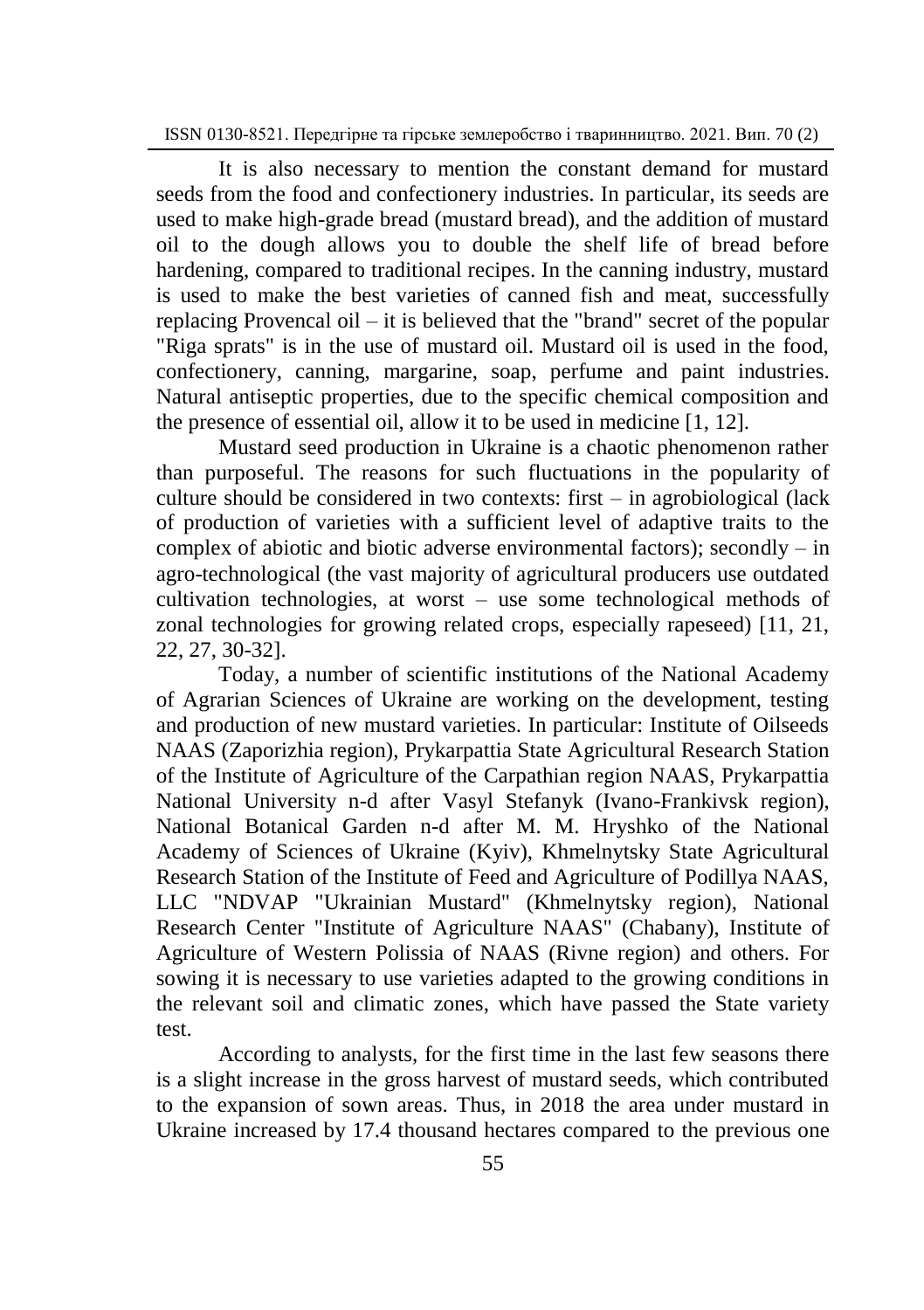and amounted to 57.9 thousand hectares. Most mustard is grown in the southern regions of Ukraine, about 26% of its crops are, in particular, Kherson region (15 thousand hectares), Zaporizhzhia (8.7 thousand hectares) and Lugansk (8 thousand hectares) region [5].

**Conclusions**. The conditions of the Western Forest-Steppe zone meet the biological requirements of the culture in terms of natural soil fertility, the sum of effective temperatures and the amount of precipitation.

The reasons for the limited spread of white mustard in production are the insufficient number of new ecological and plastic varieties, limited production of pre-seasonal seeds and imperfect technology of its cultivation.

### **Список використаної літератури**

1. Базалій В. В., Жуйков О. Г. Еколого-технологічне обґрунтування способу основного обробітку ґрунту при вирощуванні гірчиці білої в зоні Сухого Степу. *Таврійський науковий вісник*. 2012. Вип. 80. С. 9–14.

2. Велкова Н. И., Наумкин В. П. Использование горчины белой продуктов ее переработки в питании, медицине и косметике. Орел : ОрелГАУ, 2014. 154 с.

3. Видові особливості формування зеленої маси гірчиці в умовах Лівобережного Лісостепу України / А. В. Мельник та ін. *Вісник Харківського національного аграрного університету*. 2017. № 2. С. 79–83.

4. Власенко Н. Г., Коротких Н. А. Влияние агротехнических приемов на фитосанитарные свойства полевых капустных культур в отношении сорняков. *Агрохимия*. 2002. № 10. С. 58–63.

5. Гірчиця біла та її ефективне використання в біологізації землеробства / І. А. Шувар та ін. Львів, 2009. 69 с.

6. Гірчиця / В. О. Мазур та ін. Івано-Франківськ : Симфонія форте, 2009. 88 с.

7. Гірчична олія – користь для організму і шкода, склад і як приймати для лікування. URL: [http://radka.in.ua/zdorovya/girchichne-maslo](http://radka.in.ua/zdorovya/girchichne-maslo-korist-dlia-organiz.html)[korist-dlia-organiz.html](http://radka.in.ua/zdorovya/girchichne-maslo-korist-dlia-organiz.html) (дата звернення: 03.09.2021).

8. Гірчичне масло: склад, користь,

### **References**

1. Bazalii V. V., Zhuikov O. H. Ecological and technological substantiation of the method of basic tillage when growing white mustard in the Dry Steppe zone. *Tavriiskyi naukovyi visnyk*. 2012. Issue 80. Р. 9–14.

2. Velkova N. I., Naumkin V. P. The use of white mustard and products of its processing in food, medicine and cosmetics. Orel : OrelGAU, 2014. 154 р.

3. Specific features of the formation of the green mass of mustard in the conditions of the Left-Bank Forest-Steppe of Ukraine / A. V. Melnyk et al. *Visnyk Kharkivskoho natsionalnoho ahrarnoho universytetu.* 2017. No. 2. Р. 79–83.

4. Vlasenko N. G., Korotkih N. A. The influence of agricultural practices on the phytosanitary properties of field cabbage crops in relation to weeds. *Agrohimiia*. 2002. No. 10. Р. 58–63.

5. White mustard and its effective use in the biologization of agriculture / I. A. Shuvar et al. Lviv, 2009. 69 р.

6. Mustard / V. O. Mazur et al. Ivano-Frankivsk : Symfoniia forte, 2009. 88 р.

7. Mustard oil – benefits for the body and harm, composition and how to take for treatment. URL: [http://radka.in.ua/zdorovya/girchichne-maslo](http://radka.in.ua/zdorovya/girchichne-maslo-korist-dlia-organiz.html)[korist-dlia-organiz.html](http://radka.in.ua/zdorovya/girchichne-maslo-korist-dlia-organiz.html) (last accessed: 03.09.2021).

8. Mustard oil: composition, benefits, properties, treatment and contraindications.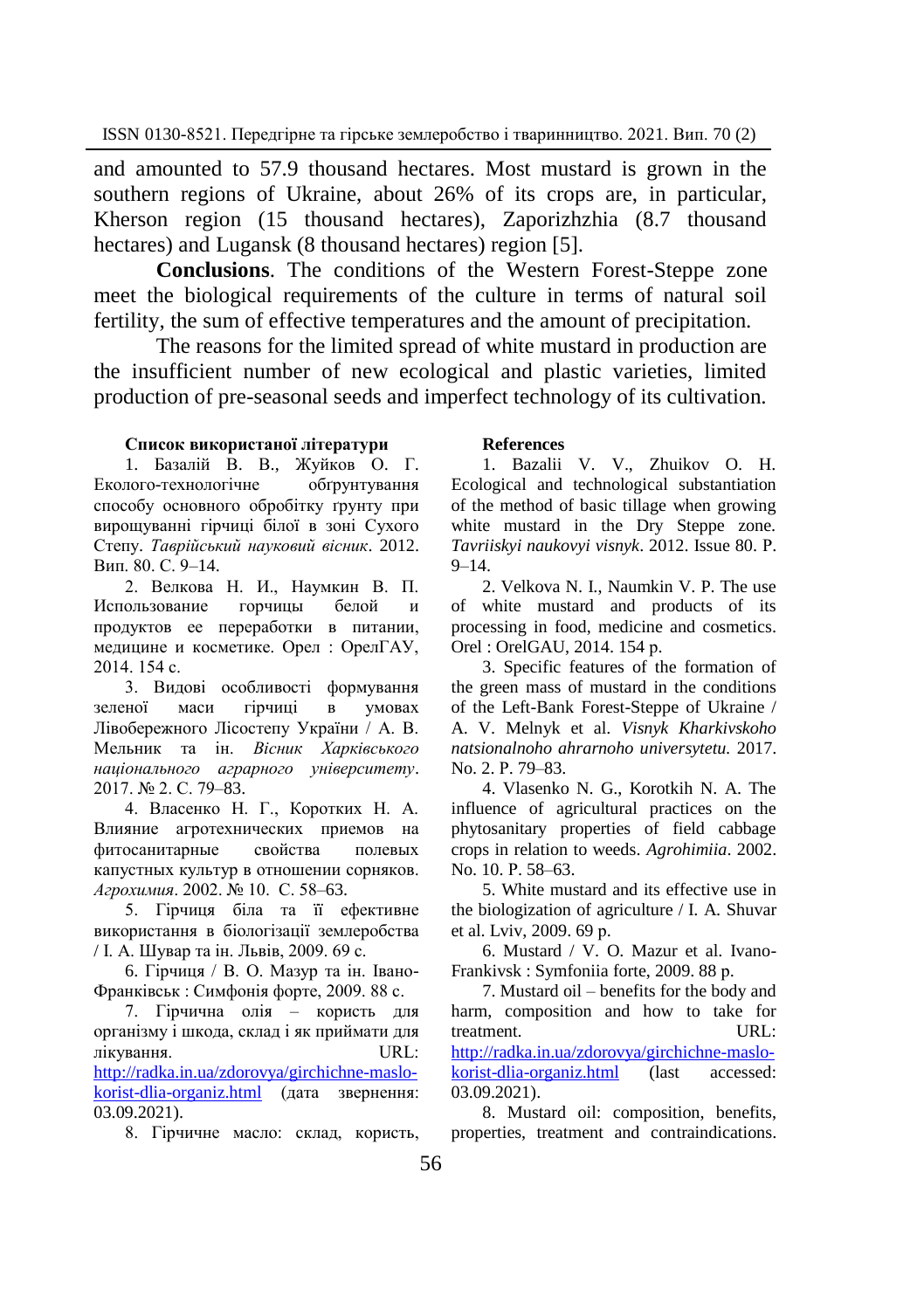властивості, лікування і протипоказання.<br>Застосування стірчичного масла в Застосування гірчичного масла в косметології для обличчя та волосся. URL: [http://inmoment.com.ua/beauty/beautiful-](http://inmoment.com.ua/beauty/beautiful-body/mustard-oil.html)

[body/mustard-oil.html](http://inmoment.com.ua/beauty/beautiful-body/mustard-oil.html) (дата звернення: 03.09.2021).

9. Губенко Л. Гірчичні реалії та перспективи. *Пропозиція*. 2019. № 1. URL: [https://propozitsiya.com/ua/girchychni-](https://propozitsiya.com/ua/girchychni-realiyi-ta-perspektyvy)

[realiyi-ta-perspektyvy](https://propozitsiya.com/ua/girchychni-realiyi-ta-perspektyvy) (дата звернення: 02.09.2021).

10. Гусарова А. Гірчиця як попередник пригнічує поширення кореневих гнилей. URL: https://superagronom.com/news/6406 girchitsya-yak-poperednik-prignichuyeposhirennya-korenevih-gniley-doslidjennya (дата звернення: 07.09.2021).

11. Жуйков А. Г. Влияние орошения на количественно-качественные показатели урожая семян горчицы разных видов. *Сборник научных трудов Курганской СХА*. 2014. Вып. 3. С. 27–29.

12. Жуйков А. Г. Эффективность инкрустирования семян и внекорневых подкормок при выращивании горчицы в неорошаемых условиях Юга Украины. *Сборник научных трудов Курганской СХА*. 2014. Вып. 4. С. 16–19.

13. Жуйков Г. Є., Жуйков О. Г. Роль гірчиці та продуктів її переробки у формуванні продуктового сегменту АПК України. *Бізнес-навігатор* : наукововиробничий журнал. 2013. Вип. 1 (30). С. 141–147.

14. Жуйков О. Г. Гірчиця в Південному степу: агроекологічні аспекти і технології вирощування. Херсон : Грінь Д. С., 2014. 416 с.

15. Жуйков О. Г., Жуйков Г. Є. Економіко-енергетична ефективність виробництва насіння гірчиці в зоні Південного Степу. *Бізнес-навігатор*. 2014. № 3. С. 188–194.

16. Жуйков О. Г. Комплексна агробіологічна оцінка сучасного сортового складу гірчиці білої в умовах Сухого Степу. *[Зрошуване землеробство.](http://www.irbis-nbuv.gov.ua/cgi-bin/irbis_nbuv/cgiirbis_64.exe?Z21ID=&I21DBN=UJRN&P21DBN=UJRN&S21STN=1&S21REF=10&S21FMT=JUU_all&C21COM=S&S21CNR=20&S21P01=0&S21P02=0&S21P03=IJ=&S21COLORTERMS=1&S21STR=%D0%9629307)* 2012. Вип. 58. С. 94–99.

The use of mustard oil in cosmetology for<br>face and hair URL: face and hair. URL: [http://inmoment.com.ua/beauty/beautiful-](http://inmoment.com.ua/beauty/beautiful-body/mustard-oil.html)

[body/mustard-oil.html](http://inmoment.com.ua/beauty/beautiful-body/mustard-oil.html) (last accessed: 03.09.2021).

9. Hubenko L. Mustard realities and prospects. *Propozytsiia*. 2019. No. 1. URL: https://propozitsiya.com/ua/girchychni-

realiyi-ta-perspektyvy (last accessed: 02.09.2021).

10. Husarova A. Mustard as a precursor inhibits the spread of root rot. URL: https://superagronom.com/news/6406 girchitsya-yak-poperednik-prignichuyeposhirennya-korenevih-gniley-doslidjennya (last accessed: 07.09.2021).

11. Zhujkov A. G. Influence of irrigation on the quantitative and qualitative indicators of the yield of mustard seeds of different types. *Sbornik nauchnyh trudov Kurganskoj SHA*. 2014. Issue 3. Р. 27–29.

12. Zhujkov A. G. Efficiency of seed encrustation and foliar dressing when growing mustard in non-irrigated conditions in the South of Ukraine. *Sbornik nauchnyh trudov Kurganskoj SHA*. 2014. Issue 4. Р. 16– 19.

13. Zhuikov H. Ye., Zhuikov O. H. The role of mustard and its processed products in the formation of the product segment of the agro-industrial complex of Ukraine. *Biznesnavihator* : naukovo-vyrobnychyi zhurnal. 2013. Issue 1 (30). P. 141–147.

14. Zhuikov O. H. Mustard in the Southern steppe: agroecological aspects and cultivation technologies. Kherson : Hrin D. S., 2014. 416 р.

15. Zhuikov O. H., Zhuikov H. Ye. Economic and energy efficiency of mustard seed production in the southern steppe zone. *Biznes-navihator*. 2014. No. 3. Р. 188–194.

16. Zhuikov O. H. Comprehensive agrobiological assessment of the modern varietal composition of white mustard in dry steppe conditions. *Zroshuvane zemlerobstvo*. 2012. Issue 58. Р. 94–99.

17. Zhuikov O. H. Mustard market in Ukraine: state, problems, prospects. *Tavriiskyi naukovyi visnyk*. 2014. No. 87. Р.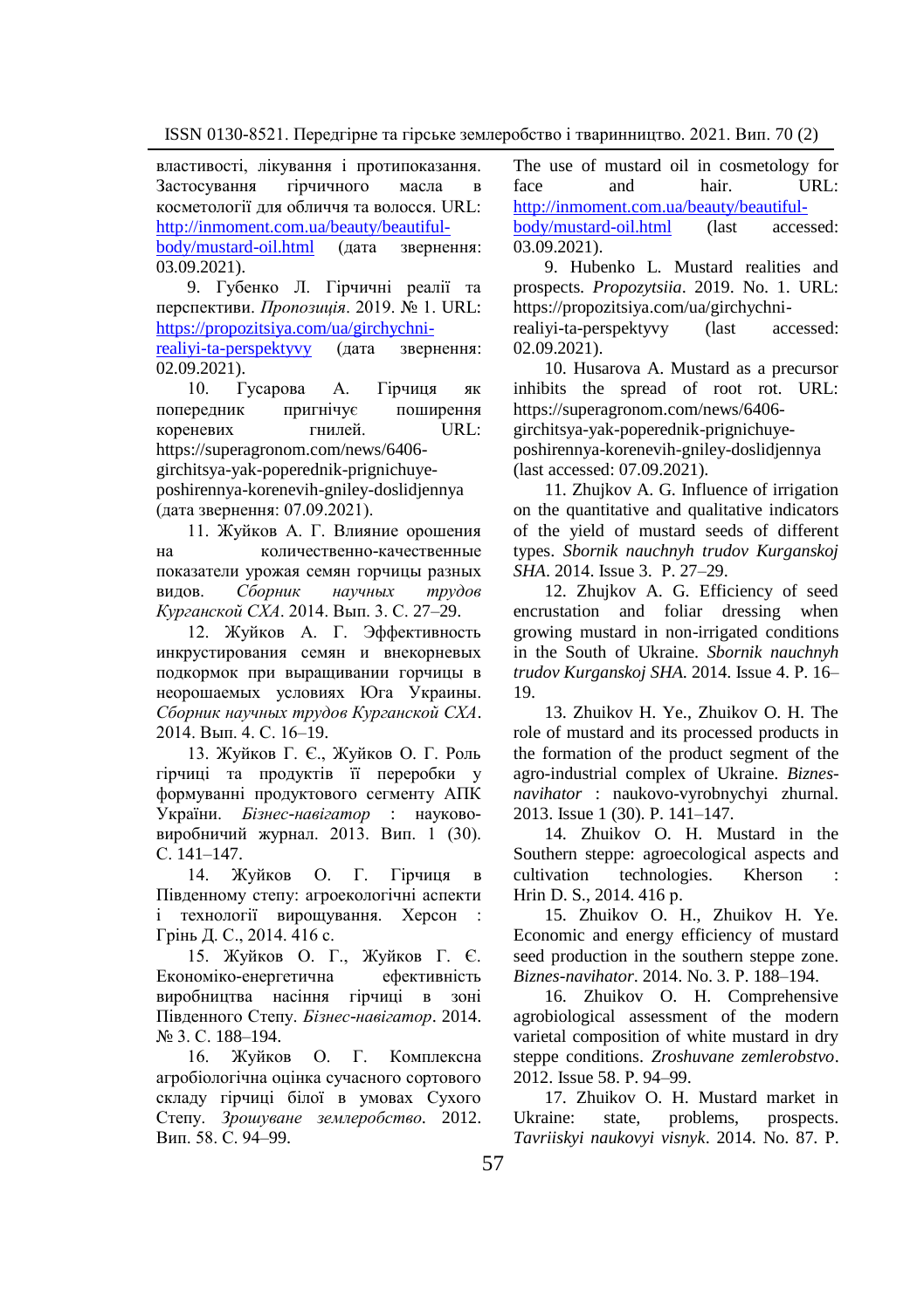17. Жуйков О. Г. Ринок гірчиці в Україні: стан, проблеми, перспективи. *Таврійський науковий вісник*. 2014. № 87. С. 39–48.

18. Козіна Т. В. Удосконалення окремих елементів сортової технології вирощування гірчиці білої в умовах Лісостепу Західного : автореф. дис. на здобуття наук. ступеня канд. с.-г. наук : 06.01.09 «Рослинництво». Кам'янець-Подільський, 2013. 20 с.

19. Льон олійний, гірчиця. Стратегія виробництва олійної сировини в Україні (малопоширені культури) / І. А. Шевченко та ін. ; Інститут олійних культур НААН України. Запоріжжя : СТАТУС, 2017. 44 с.

20. Ляпін Г. Нова «професія» гірчиць. *Хлібороб України*. 1988. № 6. С. 22.

21. Мастеров А. С., Караульный Д. В., Плевко Е. А. Урожайность и качество семян горчицы белой в зависимости от применения микроудобрений и регуляторов роста. *Вестник Белорусской государственной сельскохозяйственной академии*. 2014. № 3. С. 64–68.

22. Мельник А. В. Жердецька С. В. Вплив доз мінеральних добрив на врожайність гірчиці ярої сизої в умовах Північно-Східного Лісостепу України. *Науковий вісник Національного університету біоресурсів і природокористування України.* 2017. № 269. С. 177–185.

23. Мельник Т. І., Алі Ш., Колосок В. Г. Якість насіння гірчиці білої залежно від сорту та норм висіву в умовах Північно-Східного Лісостепу України. *Таврійський науковий вісник.* 2020. № 113. С. 92–97.

24. Сидерати в сучасному землеробстві / І. А. Шувар та ін. Івано-Франківськ : Симфонія форте, 2015. 156 с.

25. Слісарчук М. Вирощування гірчиці білої як олійної культури. *[Агробізнес](Агробізнес%20Сьогодні)  [Сьогодні.](Агробізнес%20Сьогодні)* URL: http://agrobusiness.com.ua/agro/ahronomiia-

sohodni/item/10623-vyroshchuvannia-

hirchytsi-biloi-iak-oliinoi-kultury.html (дата звернення: 30.08.2021).

26. Состояние и перспективы

39–48.

18. Kozina T. V. Improvement of individual elements of varietal technology for growing white mustard in the conditions of the Western forest-steppe : avtoref. of dis. for degree of Cand. of agric. sci. : spec. 06.01.09 "Plant sciences". Kamianets-Podilskyi, 2013. 20 р.

19. Oil flax, mustard. Strategy for the production of oilseeds in Ukraine (rare crops) / I. A. Shevchenko et al. ; Instytut oliinykh kultur NAAN Ukrainy. Zaporizhzhia : STATUS, 2017. 44 р.

20. Liapin H. The new "profession" mustards. *Khliborob Ukrainy*. 1988. No. 6. P.  $22.2$ 

21. Masterov A. S., Karaul'nyj D. V., Plevko E. A. Productivity and quality of white mustard seeds, depending on the use of micronutrient fertilizers and growth regulators. *Vestnik Belorusskoj gosudarstvennoj sel'skohoziajstvennoi akademii*. 2014. No. 3. P. 64–68.

22. Melnyk A. V., Zherdetska S. V. Influence of doses of mineral fertilizers on the yield of gray spring mustard in the northeastern forest-steppe of Ukraine. *Naukovyi visnyk Natsionalnoho universytetu bioresursiv i pryrodokorystuvannia Ukrainy*. 2017. No. 269. Р. 177–185.

23. Melnyk T. I., Ali Sh., Kolosok V. H. The quality of white mustard seeds, depending on the variety and seeding rates in the northeastern Forest-steppe of Ukraine. *Tavriiskyi naukovyi visnyk.* 2020. No. 113. Р. 92–97.

24. Siderates in modern agriculture / I. A. Shuvar et al. Ivano-Frankivsk : Symfoniia forte, 2015. 156 р.

25. Slisarchuk M. Growing white mustard as an oilseed. *Ahrobiznes Sohodni.* URL: http://agro-

business.com.ua/agro/ahronomiia-

sohodni/item/10623-vyroshchuvannia-

hirchytsi-biloi-iak-oliinoi-kultury.html (last accessed: 30.08.2021).

26. The state and prospects of growing oilseeds in Ukraine in the context of climate change / A. V. Mel'nik et al. *Nauka i mir* :